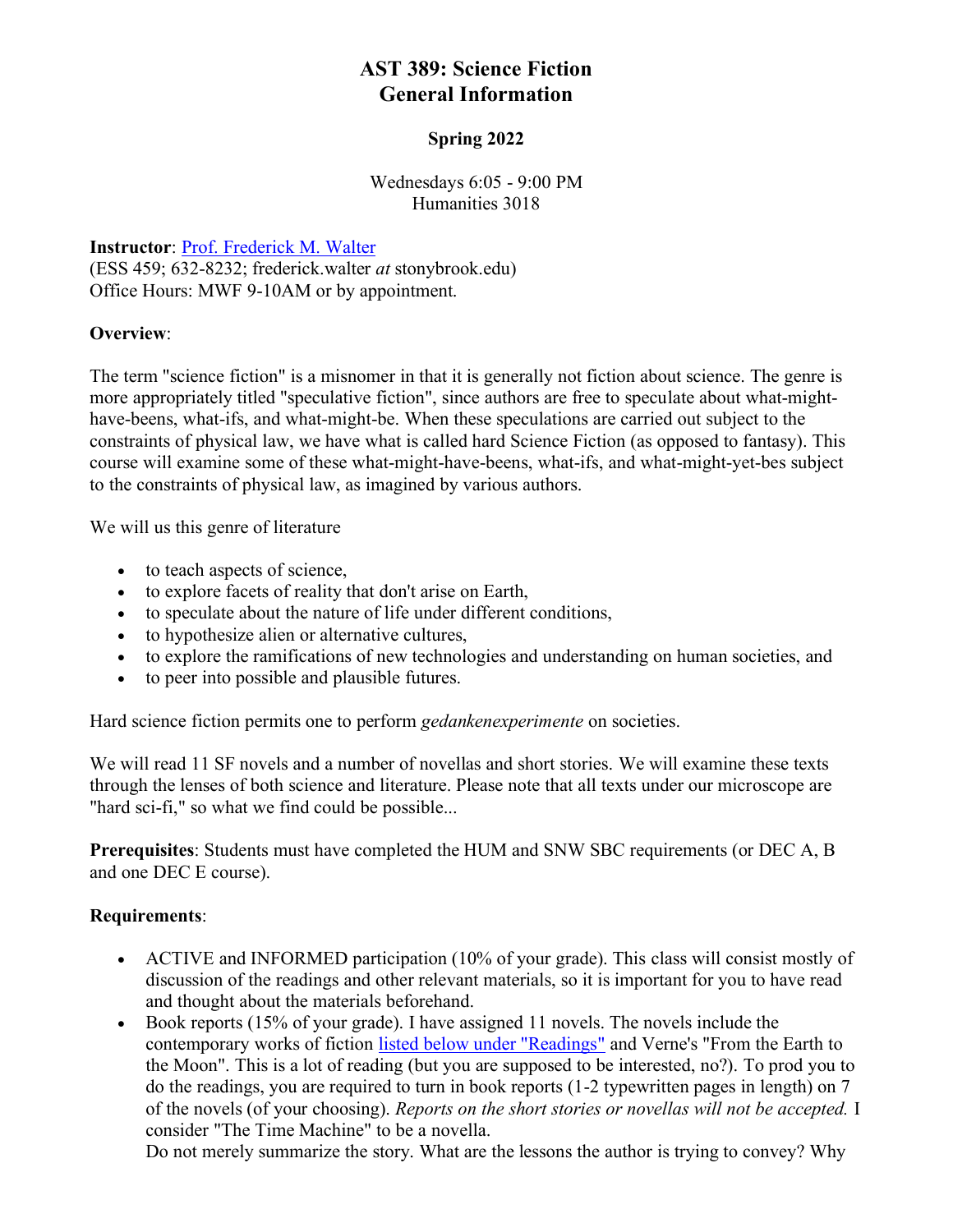do you think I chose it? What makes this good science fiction (or if you think it is not, why not?). Tell me something you cannot find on-line.

Book reports may be e-mailed to the instructor, or may be handed in in class. *In no event will these reports be accepted after the start of the class when we discuss the book*.

• Three papers (each 25% of your grade):

**a.)** a literary **and** scientific critique of a relevant text or movie or TV series not discussed in class. The length should be no less than 3 pages, and no more than 5 pages (this is a guideline, not a requirement) This critique is due in class before Spring Break.

**b.)** a paper based on a topic I supply (suggested length 5-7 pages, so it may be usable for your undergraduate division writing requirement). This paper is due on April 13.

**c.)** an original short story on a topic that fits into the hard sci-fi genre. The original short story is due at the end of the semester. Graphic novels or videos, as well as words on paper, are acceptable. Check with your instructor if you are unsure.

Your critique (paper a.) must be on

- o material that is approved by the instructor (we can't have you reading fantasy now, or critiquing "Lost in Space" or "Barbarella", can we?), or
- o based on [material in this list of other texts.](http://www.astro.sunysb.edu/fwalter/AST389/othertexts.html)

Video games are unacceptable.

The topic for paper b.) is to be chosen from one of the following:

- o **How good are SF authors as prognosticators?** Select at least one novel or two movies or two short stories (either from the reading list, the other [screened list,](http://www.astro.sunysb.edu/fwalter/AST389/othertexts.html) or others, which should be cleared with the instructor) set in the present or near future. Discuss how the society and the technology that the author foresaw compares to the reality of our present day.
- o **The End of the Earth**: Examining a minimum of two of our texts (novels or short stories), explore the psychological effect of knowing on some level that the world as known to the characters is going to end. Does it matter how, or how soon, the world will end? Make sure your two texts "come together" and are not just tagged on to each other.
- o **"Comparative Alienology"**: What is the difference between a "good" alien and a "bad" alien? How do we differentiate? How do we know? And CAN we know? How possible/plausible is communication? Use support in Pickover as you examine two or more of our readings.

Your instructor prefers to read papers on paper. If you want your papers marked up and handed back, you MUST deliver a paper copy to the instructor on or before the due date. However, all materials may be delivered electronically as .pdf (preferred), .doc/docx, or plain text files *before* the class meets.

Late papers will be accepted only at the discretion of the instructor, and with a reasonable explanation. One letter grade will be deducted from all late papers. Papers delivered electronically during class time (e.g., after 1805 EST/EDT on Wednesday) will be considered late, because you should be paying attention in class rather than finishing assignments.

The short story (assignment c) must be delivered electronically. Unless you object in writing, your short stories will be posted to Blackboard so that your classmates may enjoy your ideas.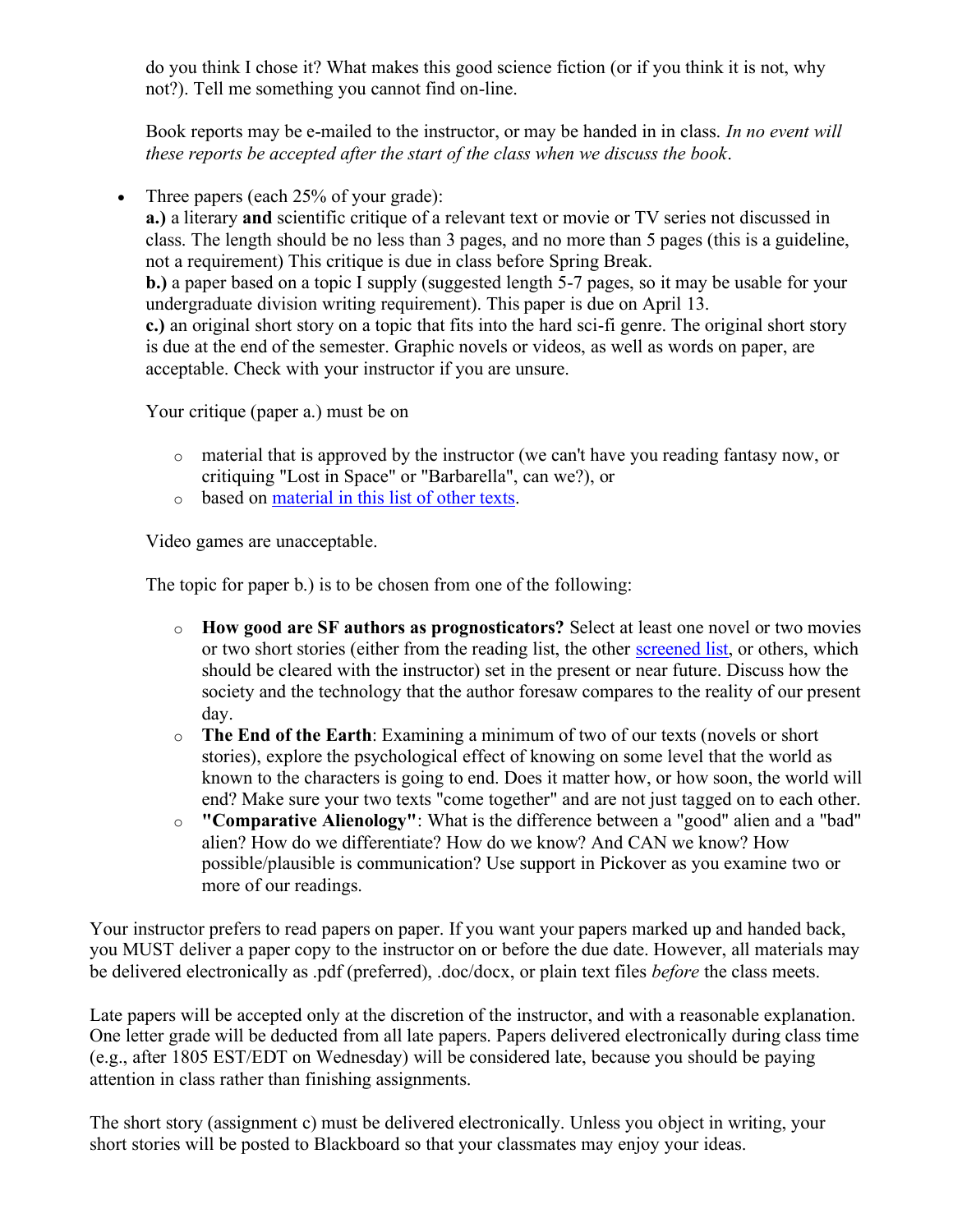**Exams**: There are no exams. Do the readings.

**Readings**: The required texts, which you must have access to, are

- Asimov, Isaac: *I, Robot*
- Bradbury, Ray: *The Martian Chronicles*
- Butler, Octavia E.: *Parable of the Talents*
- Cherryh, C.J.: *Foreigner*
- Haldeman, Joe: *Forever War*
- Herbert, Frank: *Dune*
- Kollin, D. & Kollin, E.: *The Unincorporated Man*
- Miller, Walter: *A Canticle for Liebowitz*
- Russell, Mary Doria: *The Sparrow*
- Verne, J.: *From the Earth to the Moon* (on-line see the syllabus)
- Weir, Andy: *The Martian*

If you choose to purchase these texts, any edition or version is acceptable. All are available in paperback.

Other required readings are available on-line or are available on Blackboard. See the [syllabus.](http://www.astro.sunysb.edu/fwalter/AST389/syllabus.html)

**Blackboard**: Short stories that are not in the public domain are posted on Blackboard. Otherwise, your instructor will use blackboard as little as possible. The web pages you are reading are the documents of record.

#### **Contacting the Instructor**:

Your instructor welcomes e-mail, but is innundated with spam. And many of you have e-mail addresses that are not instantly recognizable, especially if they originate from yahoo.com or hotmail.com. Please make sure that the subject line of your e-mail contains one of the following phrases: *AST 389* or *Science Fiction*.

If you cannot reach the instructor, in an emergency you can e-mail CAS Dean@stonybrook.edu with "AST389" in the subject line.

Assigned papers may be mailed as attachments. I will send confirmations that I can read your file upon request (but maybe not immediately). PDF, postscript, and Word (.doc/docx or .rtf) documents are generally readable, but there are alien formats (such as xml) we simply cannot fathom. If you have a choice, pdf is preferable.

#### **Classroom Decorum**:

Students attending class are asked to exhibit common courtesy. See [Critical Incident Management.](http://www.astro.sunysb.edu/fwalter/AST389/general.html#seccim)

- If you arrive early, please take a seat near the center of the room. Otherwise late-coming students will be forced to crawl over you.
- Please do not arrive late. This is discourteous and disruptive. You may miss important announcements, and you may never figure out just what planet we're on today.
- Please do not leave early. This is discourteous and disruptive.
- Please do not carry on intimate conversations with your friends during class. We are all your friends, and we all want to share in the conversation.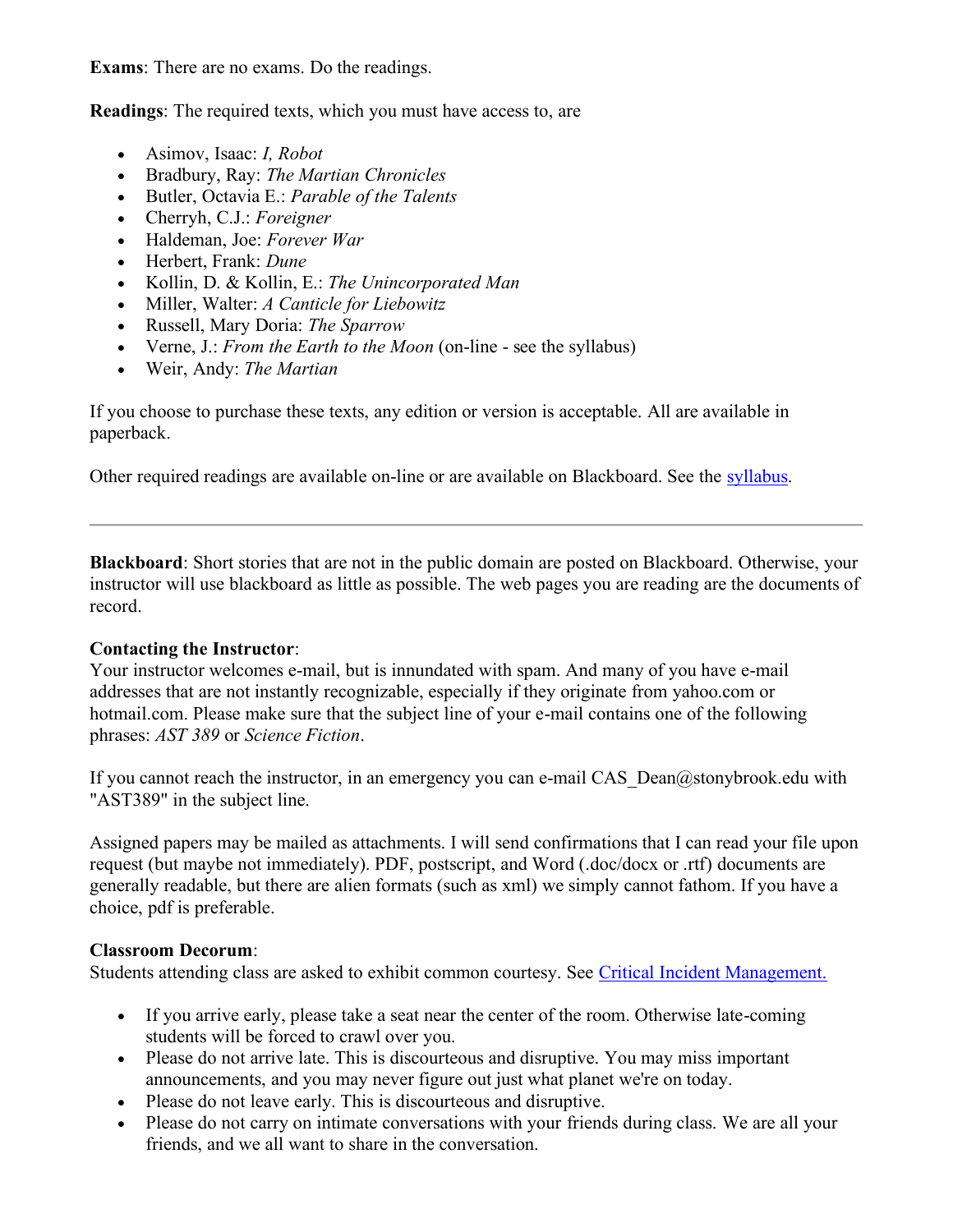- Please turn off cell phones and pagers during class. If you must use the phone, please leave the room.
- Students who are disruptive will be asked to leave.

Students are encouraged to ask questions at any time during the lectures. Lecture notes will not be available, although lecture synopses may be posted to the course website. You are responsible for taking notes.

#### **Attendance Policy** :

Students who know in advance that they will miss a class because of university-related activities (including athletics) or civic obligations (e.g., jury duty) should contact the instructor as soon as possible in advance of the date of absence.

Otherwise, one unexcused absence is allowed; each subsequent absence will lower your grade. An excused absence is documented immediately after it occurs -- advance notice of a necessary absence is also a good thing! Attendance will be taken.

If you will need to miss classes because of common exams on Wednesday evenings, you should consider taking another class.

An absence, excused or not, is not sufficient reason to be late with papers.

Requests for extra credit assignments will not be entertained.

#### **University-Mandated Notices**

#### **Academic Integrity** :

Plagiarism is bad. Always give credit to all your sources.

Each student must pursue his or her academic goals honestly and be personally accountable for all submitted work. Representing another person's work as your own is always wrong. Faculty are required to report any suspected instances of academic dishonesty to the Academic Judiciary. For more comprehensive information on academic integrity, including categories of academic dishonesty please refer to the [academic judiciary website](http://www.stonybrook.edu/commcms/academic_integrity/index.html) at

http://www.stonybrook.edu/commcms/academic\_integrity/index.html

Students suspected of plagiarizing their writing assignments, or of any other form of academic dishonesty, will be assigned an F grade for the course and will be reported to the [academic judiciary.](http://naples.cc.sunysb.edu/CAS/ajc.nsf)

Students who suspect others of cheating are encouraged to report them. Reports will be kept confidential. Dishonest students make things that much harder for the majority of students, who are honest.

SBU subscribes to a plagiarism-detection website, and it is really easy for instructors to use. Moreover, the time spent searching for lovely things to plagiarize is arguably longer than what it will take to craft a personal paper. Again, please don't!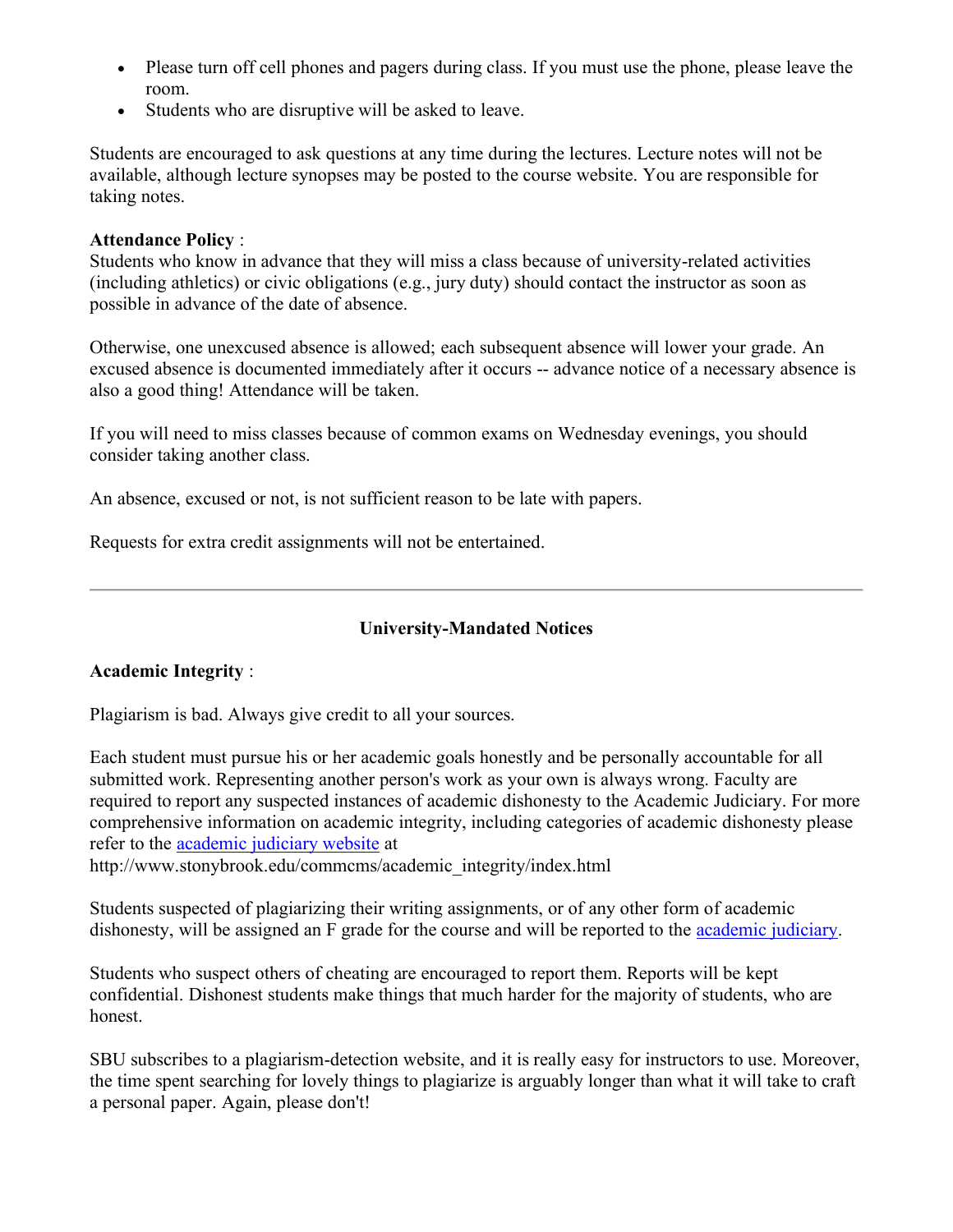#### **Critical Incident Management**:

Stony Brook University expects students to respect the rights, privileges, and property of other people. Faculty are required to report to the Office of University Community Standards any disruptive behavior that interrupts their ability to teach, compromises the safety of the learning environment, or inhibits students' ability to learn. Further information about most academic matters can be found in the Undergraduate Bulletin, the Undergraduate Class Schedule, and the Faculty-Employee Handbook.

#### **Americans with Disabilities Act/ Student Accessibility Support Center Statement:**

If you have a physical, psychological, medical or learning disability that may impact your course work, please contact Student Accessibility Support Center, ECC (Educational Communications Center) Building, Room 128, (631) 632-6748. They will determine with you what accommodations, If any, are necessary and appropriate. All information and documentation is confidential.

Students who require assistance during emergency evacuation are encouraged to discuss their needs with their professors and Student Accessibility Support Center. For procedures and information go to [this website](http://www.stonybrook.edu/ehs/fire/disabilities) (http://www.stonybrook.edu/ehs/fire/disabilities).

#### **Student Support Services:**

Updated for the Semester of COVID-19.

- To access mental health services, call Counseling and Psychological Services at 631-632-6720; Counselors are available to speak with 24/7.
- For updated information on the Academic Success and Tutoring Center please check [www.stonybrook.edu/tutoring](http://www.astro.sunysb.edu/fwalter/AST389/www.stonybrook.edu/tutoring) for the most up-to-date information.
- For IT Support: Students can visit the Keep Learning website at <https://sites.google.com/stonybrook.edu/keeplearning> for information on the tools you need for alternative and online learning. Need help? Report technical issues at <https://it.stonybrook.edu/services/itsm> or call 631-632-2358.
- For information on Library services and resources please visit the Continuity of Library [Operations guide.](https://guides.library.stonybrook.edu/continuity)

## **Course Materials and Copyright Statement:**

Course material accessed from Blackboard, SB Connect, SB Capture or a Stony Brook Course website is for the exclusive use of students who are currently enrolled in the course. Content from these systems cannot be reused or distributed without written permission of the instructor and/or the copyright holder. Duplication of materials protected by copyright, without permission of the copyright holder is a violation of the Federal copyright law, as well as a violation of Stony Brook's Academic Integrity.

## *Updated October 2021*

- **Wednesday January 26**: First class. No readings due.
- **Wednesday March 9**: First Paper Due [\(topic a\)](http://www.astro.sunysb.edu/fwalter/AST389/general.html#a).
- **Wednesday April 13**: Second Paper Due [\(topic b\)](http://www.astro.sunysb.edu/fwalter/AST389/general.html#b).
- **Friday May 6**: Third Paper Due [\(topic c\)](http://www.astro.sunysb.edu/fwalter/AST389/general.html#c).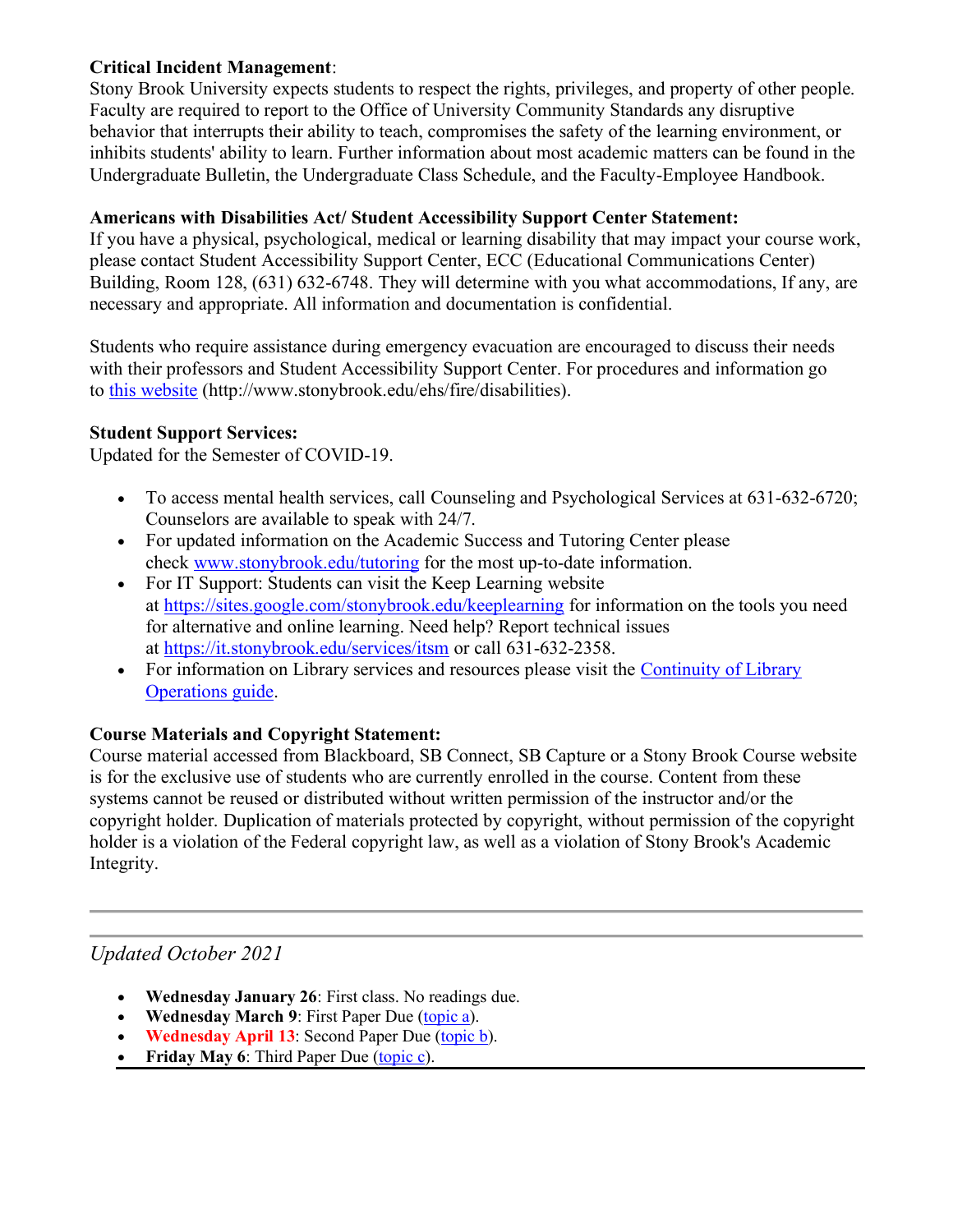| <b>Class</b>            | Date                             | <b>Topic</b>                                                                               |  |  |
|-------------------------|----------------------------------|--------------------------------------------------------------------------------------------|--|--|
| 1                       | Jan 26                           | <b>Introduction to Science Fiction</b>                                                     |  |  |
|                         | Lecture:                         | The scope of science FICTION and the scope of SCIENCE fiction                              |  |  |
|                         | Video:                           | The Day the Earth Stood Still                                                              |  |  |
|                         |                                  |                                                                                            |  |  |
| $\overline{2}$          | Feb 2                            | <b>Science (Fiction) and Society</b>                                                       |  |  |
|                         | Lecture:                         | <b>Science, Pseudo-Science, and Non-Science in Contemporary</b><br><b>Society</b>          |  |  |
|                         | <b>Readings:</b>                 | Asimov: <i>Nightfall</i>                                                                   |  |  |
|                         |                                  | <b>Haldeman: The Forever War</b>                                                           |  |  |
|                         |                                  | Supporting Documentation: Liquid breathing moves a step closer thanks to measurement study |  |  |
|                         |                                  |                                                                                            |  |  |
| $\overline{3}$          | Feb 9                            | <b>The Long History of Science Fiction</b>                                                 |  |  |
|                         | Lecture:                         | Sci-Fi as an Echo of the Aspirations of an Age                                             |  |  |
|                         | <b>Readings:</b>                 | <b>Cyrano de Bergerac: <i>The Other World</i></b>                                          |  |  |
|                         |                                  | <b>Verne: <u>From the Earth to the Moon</u></b>                                            |  |  |
|                         |                                  | Campbell: Twilight *                                                                       |  |  |
|                         |                                  | <b>Asimov: Pate de Fois Gras *</b>                                                         |  |  |
|                         | Other:                           | <b>The Great Moon Hoax of 1835</b>                                                         |  |  |
|                         |                                  | Le Voyage dans la Lune                                                                     |  |  |
|                         |                                  |                                                                                            |  |  |
| $\overline{\mathbf{4}}$ | $\vert$ Feb 16                   | <b>Gadgets in Science Fiction. I: Space Travel</b>                                         |  |  |
|                         | Lecture:                         | <b>Can't Get They'a from Hey'a - the Physics of Space Travel</b>                           |  |  |
|                         | <b>Readings:</b>                 | <b>Weir: The Martian</b>                                                                   |  |  |
|                         |                                  | <b>Godwin: The Cold Equations *</b>                                                        |  |  |
|                         |                                  | Niven: Neutron Star * Image of a neutron star                                              |  |  |
|                         | <b>Video Excerpt:</b>            | 2001, A Space Odyssey                                                                      |  |  |
|                         | <b>Bonus Reading:</b>            | <b>Brin: An Ever-Reddening Glow</b>                                                        |  |  |
|                         | <b>Supporting Documentation:</b> | <u>Is beaming down in Star Trek a death sentence?</u> Ars Technica,<br>9/23/17             |  |  |
|                         |                                  |                                                                                            |  |  |
| 5                       | Feb 23                           | <b>Gadgets in Science Fiction. II: Time Travel</b>                                         |  |  |
|                         | Lecture:                         | <b>Quantum Mechanics, Causality, Entropy, and Time</b>                                     |  |  |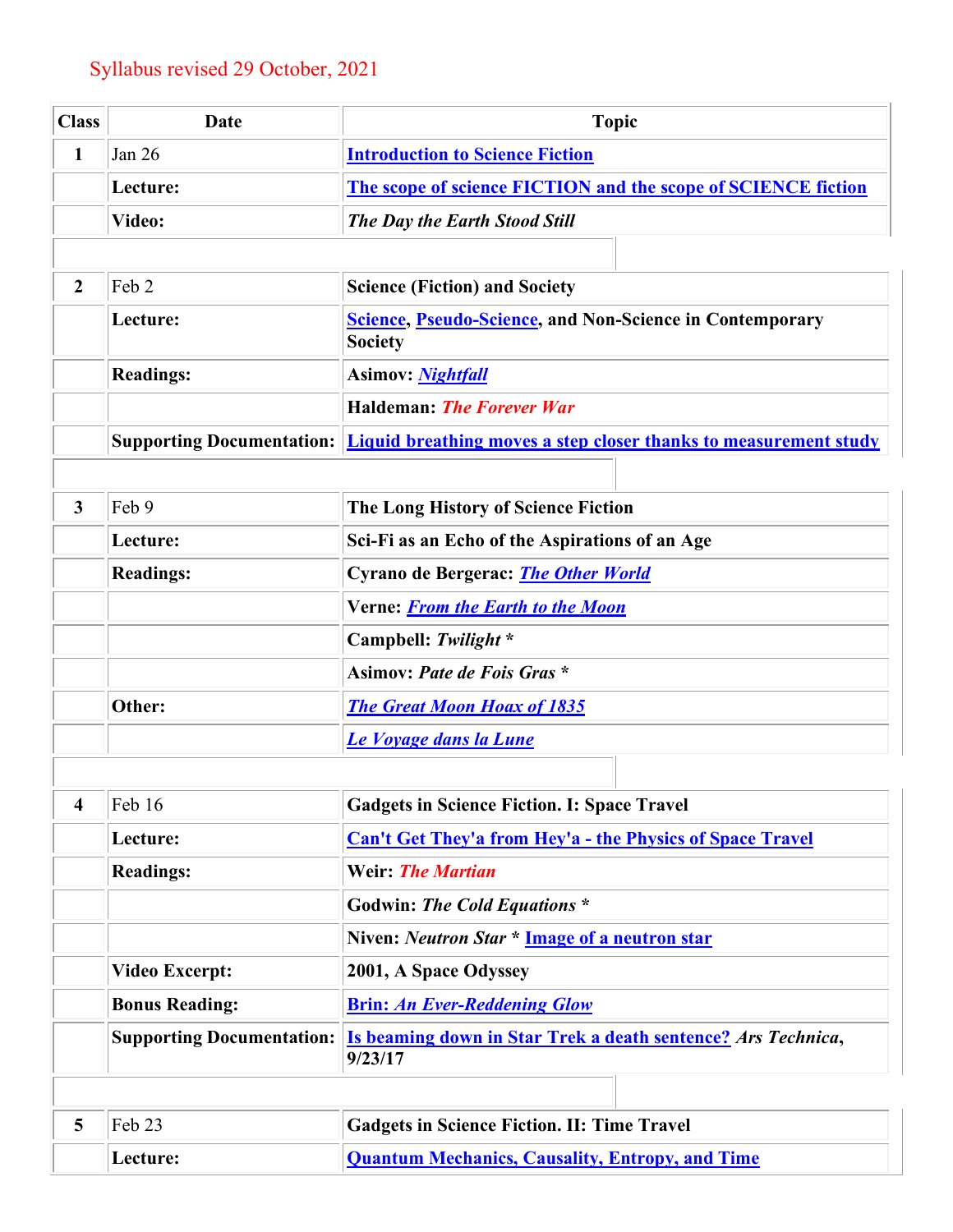|                  | <b>Readings:</b>                | <b>Wells: The Time Machine</b>                                                                                                                                                   |
|------------------|---------------------------------|----------------------------------------------------------------------------------------------------------------------------------------------------------------------------------|
|                  |                                 | <b>Anderson: Flight Forever *</b>                                                                                                                                                |
|                  |                                 | <b>Bradbury: A Sound of Thunder</b>                                                                                                                                              |
|                  |                                 | Niven: The Theory and Practice of Time Travel *                                                                                                                                  |
|                  |                                 |                                                                                                                                                                                  |
| 6                | Mar 2                           | <b>Fiction of the Near Future - Nuclear Cataclysms</b>                                                                                                                           |
|                  | Lecture:                        | <b>The Only Thing We Need to Fear is Fear Itself?</b>                                                                                                                            |
|                  | <b>Readings:</b>                | Miller: A Canticle for Liebowitz                                                                                                                                                 |
|                  |                                 | <b>Benet: By the Waters of Babylon</b>                                                                                                                                           |
|                  |                                 | Bradbury: There Will Come Soft Rains *                                                                                                                                           |
|                  | Other:                          | T. Cahill: How the Irish Saved Civilization (Anchor Books, 1995)<br>a non-fiction work documenting how monks may have preserved<br>Greek and Roman learning during the Dark ages |
|                  |                                 |                                                                                                                                                                                  |
| $\overline{7}$   | Mar 9                           | <b>Fiction of the Near Future - Biology and Economics</b>                                                                                                                        |
|                  | Lecture:                        | <b>Just Enough Genetics and Evolution</b>                                                                                                                                        |
|                  | <b>Readings:</b>                | <b>Kress: Beggars in Spain *</b>                                                                                                                                                 |
|                  |                                 | Simak: Desertion *                                                                                                                                                               |
|                  |                                 | Gibson: <i>Johnny Mnemonic</i>                                                                                                                                                   |
|                  |                                 | Kollin & Kollin: The Unincorporated Man                                                                                                                                          |
|                  |                                 | Feinstein: <i>It's a Trap: Emperor Palpatine's Poison Pill</i>                                                                                                                   |
|                  | <b>Supporting Documentation</b> | <b>About CRISPR</b><br><b>A Use for CRISPR</b>                                                                                                                                   |
|                  |                                 |                                                                                                                                                                                  |
| 8                | Mar 23                          | <b>Fiction of the Distant Future</b>                                                                                                                                             |
|                  | Lecture:                        | <b>Exoplanets. slide captions. Kepler Orrery</b>                                                                                                                                 |
|                  |                                 | <b>The End of the Universe</b>                                                                                                                                                   |
|                  | <b>Readings:</b>                | <b>Herbert: Dune Introduction</b>                                                                                                                                                |
|                  |                                 | <b>Sheffield: At the Eschaton * Introduction</b>                                                                                                                                 |
|                  |                                 |                                                                                                                                                                                  |
| $\boldsymbol{9}$ | Mar 30                          | <b>The Last Man on Earth</b>                                                                                                                                                     |
|                  | Lecture:                        | <b>Why Stars Explode</b> (and Planets Do Not)                                                                                                                                    |
|                  | <b>Readings:</b>                | <b>Butler: Parable of the Talents</b>                                                                                                                                            |
|                  |                                 | <b>Bradbury: The Last Night of the World</b>                                                                                                                                     |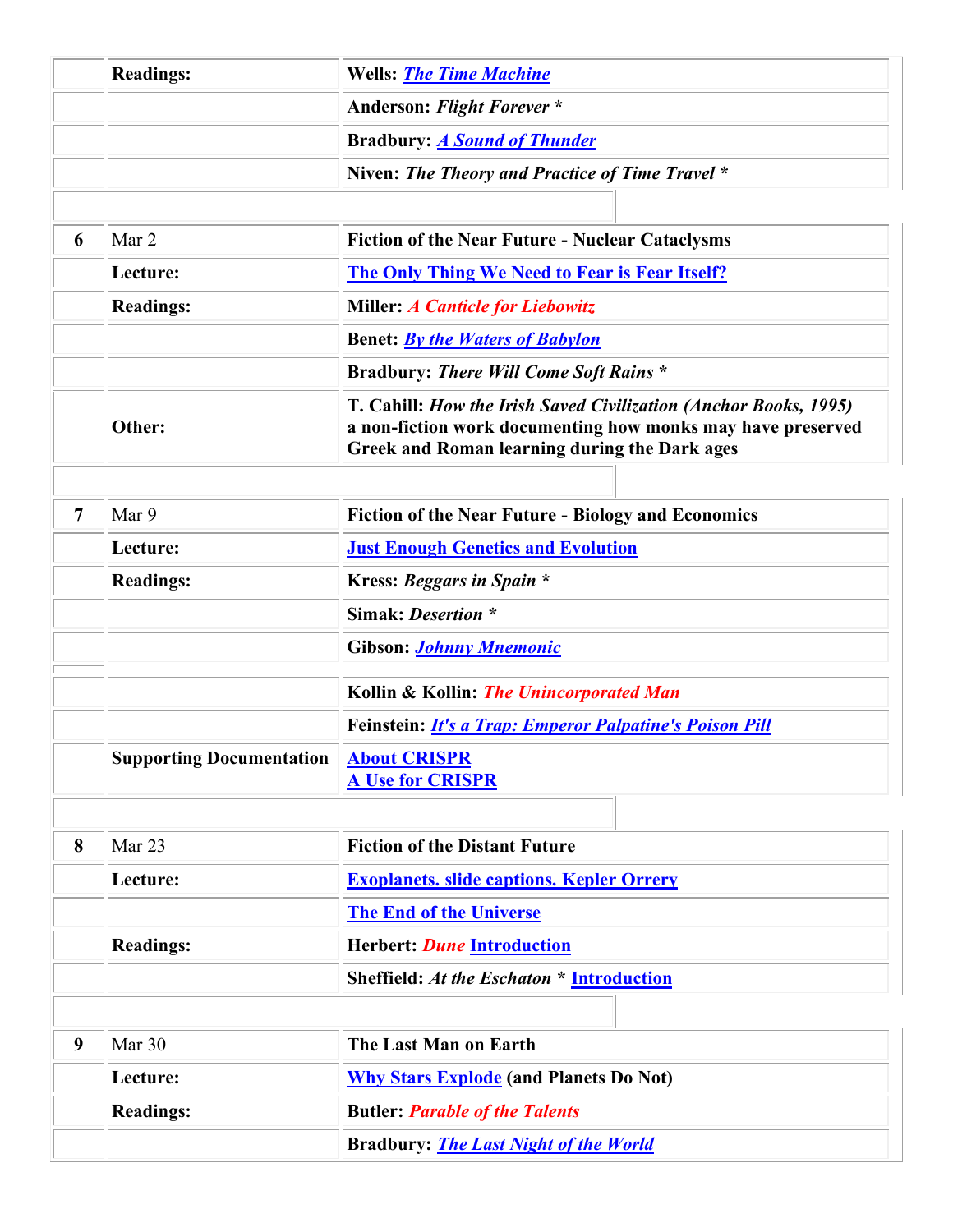| <b>Gadgets in Science Fiction. III: Aliens</b><br>10<br>Apr 6<br>Lecture:<br><b>Alien Biology</b><br><b>Readings:</b><br><b>Russell: The Sparrow</b><br>Brin: <i>Lungfish</i><br>Shara & McDevitt: <i>Lighthouse</i><br>Weinbaum: <b>A Martian Odyssey</b><br><b>Fraknoi: The Unwelcome Reply</b><br><b>Other</b><br><b>Slide show from Arecibo Observatory</b><br><b>Communicating with Aliens</b><br>11<br>Apr 13<br>Lecture:<br><b>SETI</b><br><b>Readings:</b><br><b>Cherryh: Foreigner</b><br>Knight: To Serve Man *<br>Other:<br>Scientists say space aliens could hack our planet<br>Source: Hippke, M & Learned, J.G, 2018, arXiv:1802.02180<br>The End of the Earth<br>Apr 20<br>12<br><b>Impacts on the Earth: Risks and Rewards</b><br>Lecture:<br><b>The Meaning of Exponential Growth</b><br>Niven: <i>Inconstant Moon</i> *<br><b>Readings:</b><br>Clarke: The Star *<br><b>Clarke: Rescue Party *</b><br><b>Bradbury: The Last Night of the World</b><br><b>Optional Reading</b><br><b>Crichton: The Andromeda Strain</b><br><b>Futures that Never Were</b><br>13<br>Apr 27<br><b>Discussion:</b><br><b>Prospects for Artificial Intelligence</b><br><b>Robots</b><br><b>Readings:</b><br>Asimov: <i>I, Robot</i><br><b>Asimov:</b> The Last Ouestion<br>Why the three laws of robotics do not work<br><b>Suggested Reading</b><br><b>Gibson: Neuromancer</b><br><b>Optional Reading</b><br>Karel Capek: R.U.R. |  |  |
|--------------------------------------------------------------------------------------------------------------------------------------------------------------------------------------------------------------------------------------------------------------------------------------------------------------------------------------------------------------------------------------------------------------------------------------------------------------------------------------------------------------------------------------------------------------------------------------------------------------------------------------------------------------------------------------------------------------------------------------------------------------------------------------------------------------------------------------------------------------------------------------------------------------------------------------------------------------------------------------------------------------------------------------------------------------------------------------------------------------------------------------------------------------------------------------------------------------------------------------------------------------------------------------------------------------------------------------------------------------------------------------------------------------------------------|--|--|
|                                                                                                                                                                                                                                                                                                                                                                                                                                                                                                                                                                                                                                                                                                                                                                                                                                                                                                                                                                                                                                                                                                                                                                                                                                                                                                                                                                                                                                |  |  |
|                                                                                                                                                                                                                                                                                                                                                                                                                                                                                                                                                                                                                                                                                                                                                                                                                                                                                                                                                                                                                                                                                                                                                                                                                                                                                                                                                                                                                                |  |  |
|                                                                                                                                                                                                                                                                                                                                                                                                                                                                                                                                                                                                                                                                                                                                                                                                                                                                                                                                                                                                                                                                                                                                                                                                                                                                                                                                                                                                                                |  |  |
|                                                                                                                                                                                                                                                                                                                                                                                                                                                                                                                                                                                                                                                                                                                                                                                                                                                                                                                                                                                                                                                                                                                                                                                                                                                                                                                                                                                                                                |  |  |
|                                                                                                                                                                                                                                                                                                                                                                                                                                                                                                                                                                                                                                                                                                                                                                                                                                                                                                                                                                                                                                                                                                                                                                                                                                                                                                                                                                                                                                |  |  |
|                                                                                                                                                                                                                                                                                                                                                                                                                                                                                                                                                                                                                                                                                                                                                                                                                                                                                                                                                                                                                                                                                                                                                                                                                                                                                                                                                                                                                                |  |  |
|                                                                                                                                                                                                                                                                                                                                                                                                                                                                                                                                                                                                                                                                                                                                                                                                                                                                                                                                                                                                                                                                                                                                                                                                                                                                                                                                                                                                                                |  |  |
|                                                                                                                                                                                                                                                                                                                                                                                                                                                                                                                                                                                                                                                                                                                                                                                                                                                                                                                                                                                                                                                                                                                                                                                                                                                                                                                                                                                                                                |  |  |
|                                                                                                                                                                                                                                                                                                                                                                                                                                                                                                                                                                                                                                                                                                                                                                                                                                                                                                                                                                                                                                                                                                                                                                                                                                                                                                                                                                                                                                |  |  |
|                                                                                                                                                                                                                                                                                                                                                                                                                                                                                                                                                                                                                                                                                                                                                                                                                                                                                                                                                                                                                                                                                                                                                                                                                                                                                                                                                                                                                                |  |  |
|                                                                                                                                                                                                                                                                                                                                                                                                                                                                                                                                                                                                                                                                                                                                                                                                                                                                                                                                                                                                                                                                                                                                                                                                                                                                                                                                                                                                                                |  |  |
|                                                                                                                                                                                                                                                                                                                                                                                                                                                                                                                                                                                                                                                                                                                                                                                                                                                                                                                                                                                                                                                                                                                                                                                                                                                                                                                                                                                                                                |  |  |
|                                                                                                                                                                                                                                                                                                                                                                                                                                                                                                                                                                                                                                                                                                                                                                                                                                                                                                                                                                                                                                                                                                                                                                                                                                                                                                                                                                                                                                |  |  |
|                                                                                                                                                                                                                                                                                                                                                                                                                                                                                                                                                                                                                                                                                                                                                                                                                                                                                                                                                                                                                                                                                                                                                                                                                                                                                                                                                                                                                                |  |  |
|                                                                                                                                                                                                                                                                                                                                                                                                                                                                                                                                                                                                                                                                                                                                                                                                                                                                                                                                                                                                                                                                                                                                                                                                                                                                                                                                                                                                                                |  |  |
|                                                                                                                                                                                                                                                                                                                                                                                                                                                                                                                                                                                                                                                                                                                                                                                                                                                                                                                                                                                                                                                                                                                                                                                                                                                                                                                                                                                                                                |  |  |
|                                                                                                                                                                                                                                                                                                                                                                                                                                                                                                                                                                                                                                                                                                                                                                                                                                                                                                                                                                                                                                                                                                                                                                                                                                                                                                                                                                                                                                |  |  |
|                                                                                                                                                                                                                                                                                                                                                                                                                                                                                                                                                                                                                                                                                                                                                                                                                                                                                                                                                                                                                                                                                                                                                                                                                                                                                                                                                                                                                                |  |  |
|                                                                                                                                                                                                                                                                                                                                                                                                                                                                                                                                                                                                                                                                                                                                                                                                                                                                                                                                                                                                                                                                                                                                                                                                                                                                                                                                                                                                                                |  |  |
|                                                                                                                                                                                                                                                                                                                                                                                                                                                                                                                                                                                                                                                                                                                                                                                                                                                                                                                                                                                                                                                                                                                                                                                                                                                                                                                                                                                                                                |  |  |
|                                                                                                                                                                                                                                                                                                                                                                                                                                                                                                                                                                                                                                                                                                                                                                                                                                                                                                                                                                                                                                                                                                                                                                                                                                                                                                                                                                                                                                |  |  |
|                                                                                                                                                                                                                                                                                                                                                                                                                                                                                                                                                                                                                                                                                                                                                                                                                                                                                                                                                                                                                                                                                                                                                                                                                                                                                                                                                                                                                                |  |  |
|                                                                                                                                                                                                                                                                                                                                                                                                                                                                                                                                                                                                                                                                                                                                                                                                                                                                                                                                                                                                                                                                                                                                                                                                                                                                                                                                                                                                                                |  |  |
|                                                                                                                                                                                                                                                                                                                                                                                                                                                                                                                                                                                                                                                                                                                                                                                                                                                                                                                                                                                                                                                                                                                                                                                                                                                                                                                                                                                                                                |  |  |
|                                                                                                                                                                                                                                                                                                                                                                                                                                                                                                                                                                                                                                                                                                                                                                                                                                                                                                                                                                                                                                                                                                                                                                                                                                                                                                                                                                                                                                |  |  |
|                                                                                                                                                                                                                                                                                                                                                                                                                                                                                                                                                                                                                                                                                                                                                                                                                                                                                                                                                                                                                                                                                                                                                                                                                                                                                                                                                                                                                                |  |  |
|                                                                                                                                                                                                                                                                                                                                                                                                                                                                                                                                                                                                                                                                                                                                                                                                                                                                                                                                                                                                                                                                                                                                                                                                                                                                                                                                                                                                                                |  |  |
|                                                                                                                                                                                                                                                                                                                                                                                                                                                                                                                                                                                                                                                                                                                                                                                                                                                                                                                                                                                                                                                                                                                                                                                                                                                                                                                                                                                                                                |  |  |
|                                                                                                                                                                                                                                                                                                                                                                                                                                                                                                                                                                                                                                                                                                                                                                                                                                                                                                                                                                                                                                                                                                                                                                                                                                                                                                                                                                                                                                |  |  |
|                                                                                                                                                                                                                                                                                                                                                                                                                                                                                                                                                                                                                                                                                                                                                                                                                                                                                                                                                                                                                                                                                                                                                                                                                                                                                                                                                                                                                                |  |  |
|                                                                                                                                                                                                                                                                                                                                                                                                                                                                                                                                                                                                                                                                                                                                                                                                                                                                                                                                                                                                                                                                                                                                                                                                                                                                                                                                                                                                                                |  |  |